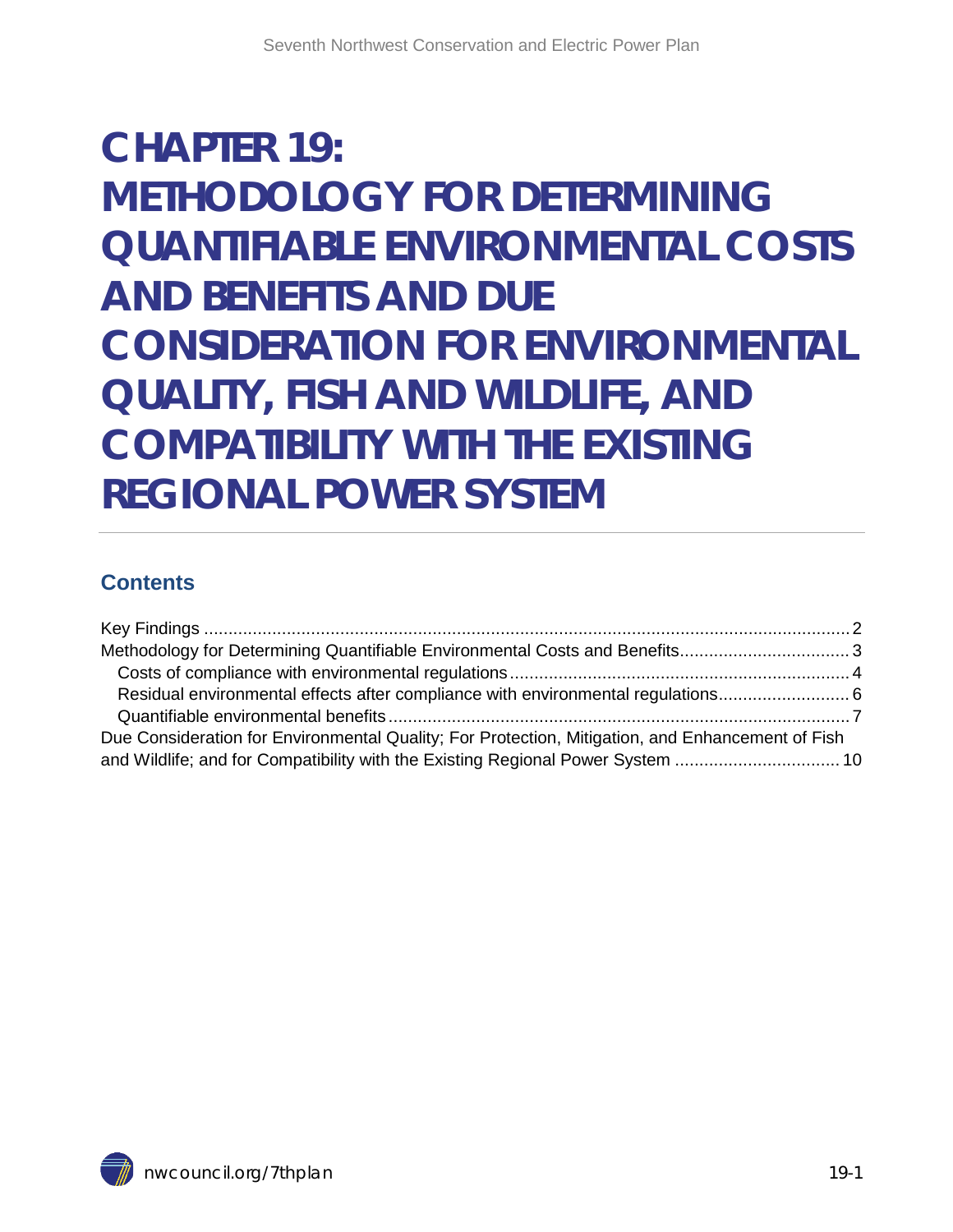### <span id="page-1-0"></span>KEY FINDINGS

One of the Northwest Power Act's required elements for the Council's power plan is "a methodology for determining [the] quantifiable environmental costs and benefits" of electric generating and conservation resources.<sup>[1](#page-0-0)</sup> Having a method for determining environmental costs and benefits is an important part of the Council's effort to estimate and compare total costs of new resources and choose those that are the most cost-effective. In this chapter, the Council describes the methodology it is using to determine these quantifiable environmental costs and benefits. Implementation of the methodology is described in other chapters, particularly in the chapters on generating and conservation resources.

The primary method the Council has used to include quantifiable environmental costs in power planning has been to incorporate estimated costs of compliance with environmental regulations in the capital and operating costs of conservation and generating resources. These regulations reflect environmental policy choices that already have been made by governments and society, and the costs associated with compliance are directly attributable to the resource and largely quantifiable. The Council used this method through the first six power plans, and it is again central in developing the Seventh Power Plan.

The Council is deciding again in the Seventh Power Plan that it is not possible to develop quantitative cost estimates related to residual effects that remain after regulatory compliance and add them into new resource cost estimates in any reasonable way. Instead, the Council gives due consideration to residual and unregulated environmental effects that are hard to quantify through other means, including through scenario analysis and possibly qualitative risk adjustments or contingencies in the resource strategy.

<span id="page-1-2"></span>The Act also instructs the Council to set forth its conservation and generation resource strategy in the power plan "with due consideration" for, among other things, "environmental quality" and "protection, mitigation, and enhancement of fish and wildlife and related spawning grounds and habitat, including sufficient quantities and qualities of flows for successful migration, survival, and propagation of anadromous fish." In addition to these factors, the Council is to give "due consideration" to the "compatibility with the existing regional power system" of the new resources considered for development in its plan. $<sup>2</sup>$  $<sup>2</sup>$  $<sup>2</sup>$  This chapter also describes how the Council is giving due</sup> consideration to all these factors in crafting the resource strategy.

 $\ddot{\phantom{a}}$ 

<sup>&</sup>lt;sup>1</sup> Northwest Power Act, Section  $4(e)(3)(C)$ . The Act is available on the Council's website at [http://www.nwcouncil.org/reports/poweract/.](http://www.nwcouncil.org/reports/poweract/)<br><sup>[2](http://www.nwcouncil.org/reports/poweract/)</sup> Northwest Power Act, Section 4(e)(2).

<span id="page-1-1"></span>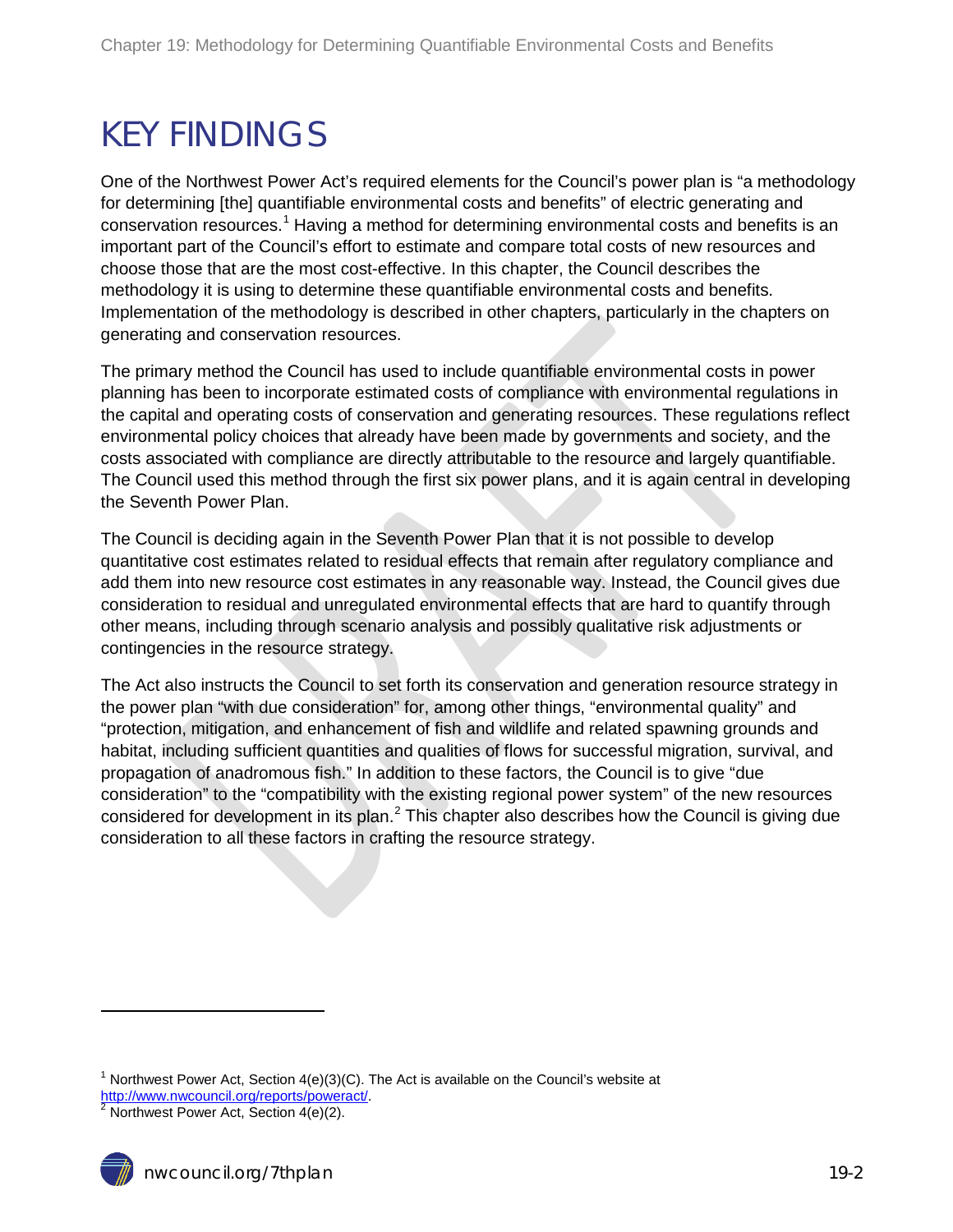## <span id="page-2-0"></span>METHODOLOGY FOR DETERMINING QUANTIFIABLE ENVIRONMENTAL COSTS AND **BENFFITS**

In developing the new resource strategy for the power plan, the Northwest Power Act requires that the Council compare the "incremental system cost" of different generating and conservation resources and give priority to those resources which the Council determines to be "cost-effective." In estimating the system cost of a particular resource, the Council must include any quantifiable environmental costs and benefits associated with that resource over its effective life.<sup>[3](#page-1-2)</sup> Section 4(e)(3)(C) of the Act then requires that the Council also include in the power plan the "methodology" the Council develops "for determining quantifiable environmental costs and benefits under section 3(4)," the section that defines what it means for a resource to be considered "cost effective." The development and application of the methodology to quantify the environmental costs and benefits of resources is thus one important part of the work the Council is required to do in the development of its power plan in order to identify the most cost-effective conservation and generating resources to recommend for addition to the region's power system over the twenty-year plan period.<sup>[4](#page-2-1)</sup>

Several key concepts in developing a methodology are embedded in the language of the Act. One is that the methodology is to consider costs and benefits to the "environment," as opposed to other types of costs. Another is that the costs and benefits have to be "quantifiable," recognizing that not all environmental effects can be reduced to quantified costs and benefits. Moreover, the costs and benefits must be "directly attributable" to the resource, not incidental or indirect. Since none of these terms is defined in the Act, the Council has historically applied a common-sense understanding of these terms, as guided by the context of the Act and the discussions in the legislative history. For

 $\ddot{\phantom{a}}$ 

<span id="page-2-2"></span><span id="page-2-1"></span> $^3$  Northwest Power Act, Sections 3(4), 4(e)(1).<br><sup>4</sup> Note that the Act states that the Council's estimates of the "system cost" for the various new conservation measures and generating resources must include "such quantifiable environmental costs and benefits *as the [Bonneville] Administrator determines, on the basis of a methodology developed by the Council as part of the plan* … are directly attributable to such measure or resource." Northwest Power Act, Section 3(4)(B). Read strictly, the Council is to develop the methodology and include it in the plan. Then Bonneville is to use that methodology from the plan to determine the quantifiable environmental costs and benefits to assign to particular resources. Then, the Council would need to take Bonneville's determination of quantifiable environmental costs and benefits and incorporate those numbers into the total resource cost estimate of each new resource being considered for incorporation into the 20-year resource strategy – in the power plan. The back-and-forth mechanism is not workable in practice, as the Council is required to both develop the quantification methodology and to use the resulting numerical estimate in the same draft and then final power plan. There is no explanation in the Act or in its legislative history for why Congress chose such a cumbersome mechanism. Practical experience quickly showed this to be unworkable for the power planning process from the outset, as it would make it impossible for the Council to timely prepare the power plan called for by Congress, the centerpiece of which is to be a conservation and generating resource strategy in which the resources are chosen on the basis of a cost-effectiveness comparison that begins by estimating all direct costs of the resources, including environmental cost estimates. In other words, the Council has to be able to develop *and* apply, in the same power planning process, the methodology for quantifying environmental costs and benefits in order for the Council to be able to select the most cost-effective resources for the plan. The customary practice has therefore been for the Council to provide Bonneville (and others) with the opportunity during the development of the draft power plan, and again between the draft and final power plans, to weigh in on the Council's estimates of environmental costs. This is the course the Council and Bonneville have followed in all previous power plans, and how the Council is proceeding in the Seventh Power Plan.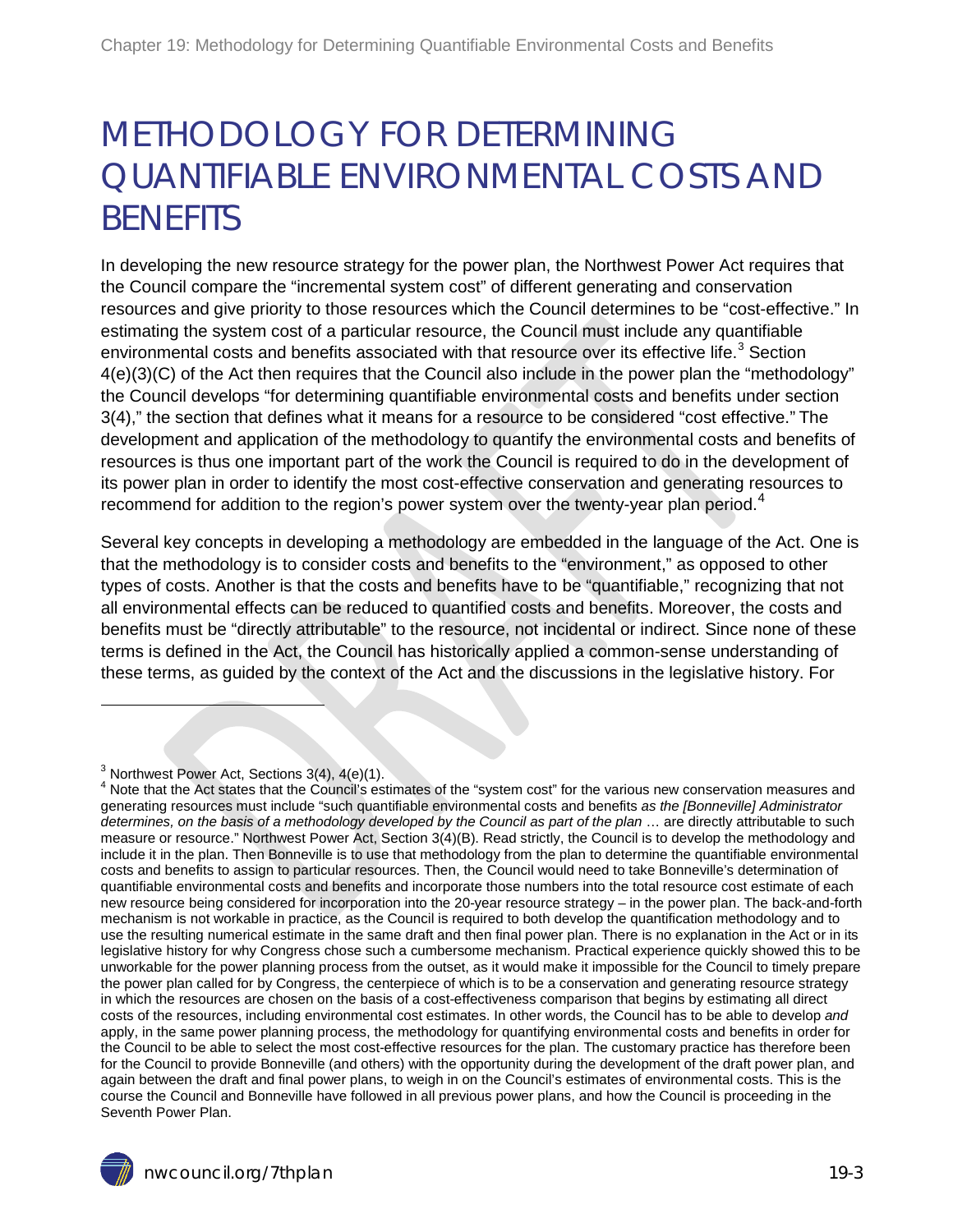the most part, whether and what costs are "environmental" in nature, or "quantifiable," or "directly attributable" has been without significant controversy. But questions about the meaning and application of these concepts do occur, and at times the Council has to exercise its judgment and discretion in making these determinations on a reasonable basis.

Even if environmental effects of resources cannot be quantified as costs or benefits, that does not mean these effects are irrelevant in the Council's power planning process. Section 4(e)(2) of the Act calls for the Council to develop the scheme for implementing conservation measures and developing generating resources "with due consideration" for, among other things, "environmental quality" and the "protection, mitigation, and enhancement of fish and wildlife and related spawning grounds and habitat, including sufficient quantities and qualities of flows for successful migration, survival, and propagation of anadromous fish." Important environmental effects that cannot be quantified as hard resource cost estimates are still taken into consideration in some fashion by the Council through these provisions. That is the subject of the second part of this chapter.

### <span id="page-3-0"></span>Costs of compliance with environmental regulations

The primary method the Council has used to include quantifiable environmental costs in power planning has been to incorporate the estimated costs of compliance with environmental regulations in the capital and operating costs of conservation and generating resources. The Council used this method through the first six power plans, and it is again central in developing the Seventh Power Plan.

The Council's planning assumes that all generating and conservation resources – existing and new - - will meet existing federal, state, tribal, and local environmental regulations. Therefore, the Council includes what it estimates to be the costs of compliance with these regulations as part of the total cost estimates for new resources. This includes the costs of complying with regulations governing fuel extraction and production, air and water emissions, land use siting protections, waste disposal, and fish and wildlife protection and mitigation. These regulations reflect environmental policy choices that already have been made by governments and society, and costs associated with compliance are directly attributable to the resource and largely quantifiable.

Generating resource characteristics are described in Chapters 9 (existing generating resources) and 13 (new generating resource alternatives), Chapter 12 discussed distributed solar photovoltaic generating resources and conservation resources. Together with the much more detail in Appendix I on the environmental effects of electric power production, these descriptions include known environmental effects from the use of each resource and any environmental regulations that address these effects. Chapter 13 also identifies the estimated capital and operating costs of new generating resource alternatives, which include estimated capital and operating costs to comply with environmental regulations. The environmental compliance costs are not always able to be broken out and displayed separately, as they form just one of the many elements of the capital installment costs or the ongoing fixed and variable operating costs. However, to the extent practicable, the costs for new generating resources are based on equipment or projects that satisfy known environmental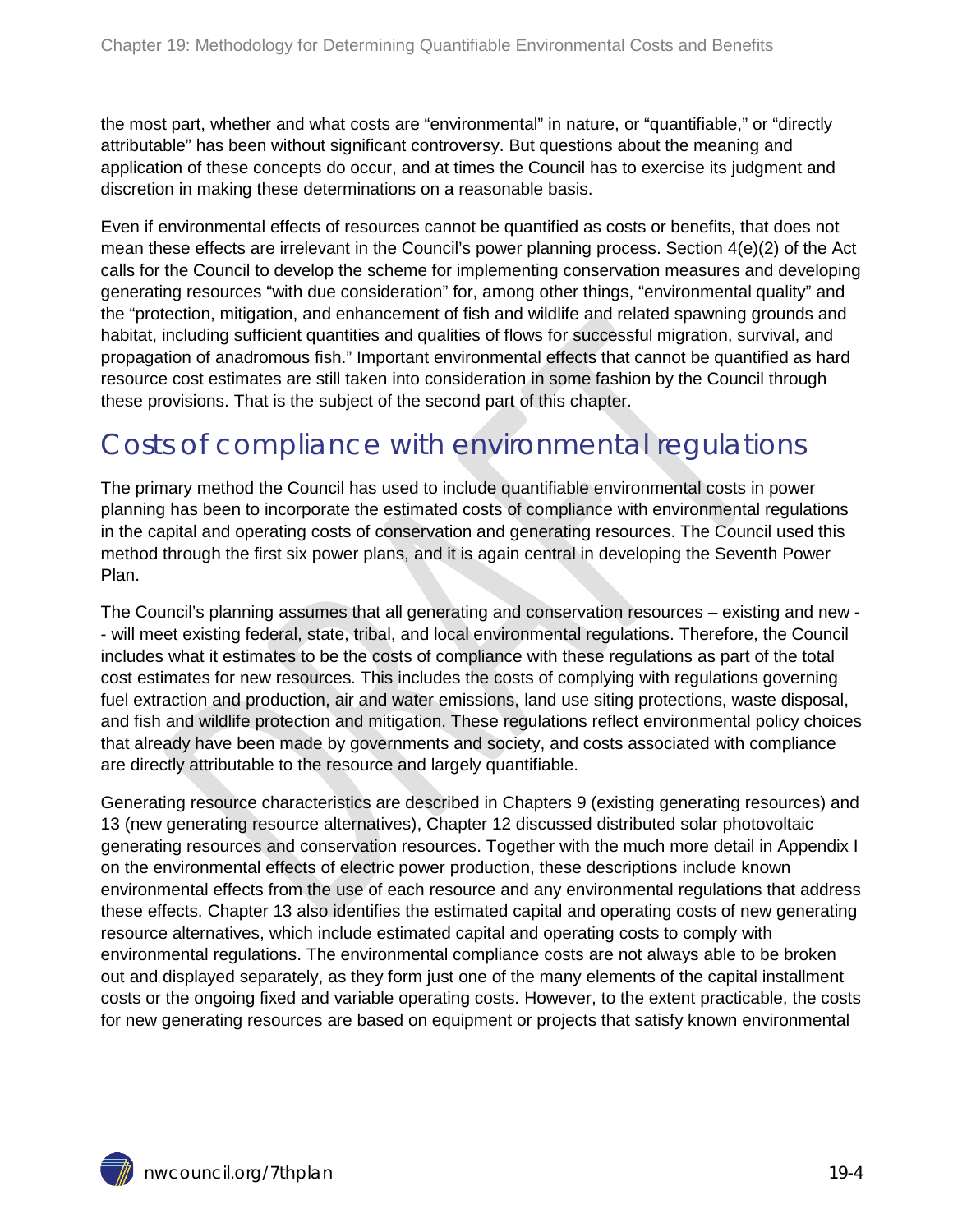regulations. Chapter 12 describes the conservation measures analyzed as part of the plan, including their costs. Those costs also include whatever environmental compliance costs that are quantifiable and directly attributable to these measures.<sup>[5](#page-2-2)</sup>

The Council's cost estimates in the plan for new resource alternatives are provided at different levels of detail. Resource alternatives whose estimated levelized costs are low enough to be likely candidates for selection in the plan's resource strategy have the most detailed cost estimates, and the costs are included in the Regional Portfolio Model. These include a variety of natural gas-fired plants, wind and solar generation, and a variety of conservation and demand response measures. The Council did not develop detailed resource cost estimates for new resource alternatives that have no chance to be selected for the resource strategy based on a preliminary assessment of costs, lack of commercial availability, or lack of significant generating potential (or some combination of all three factors). This includes, at this time, the siting of new coal or nuclear thermal plants in the region. Thus the environmental compliance cost estimates for those plants are less developed in the plan.

One other issue concerns how to account for environmental regulations that have been proposed by an agency with regulatory authority, but which the agency has not yet finalized. The Council could address proposed regulations in a number of ways in the new resource cost estimates, decided on a case-by-case basis as circumstances allow. For the Seventh Power Plan, the only proposed regulation significantly relevant in the early stages of the analysis of new resource costs was the Environmental Protection Agency's proposed regulation of greenhouse gas emissions from new, modified or reconstructed power plants, under §111(b) of the Clean Air Act. EPA issued a final regulation on August 3, 2015. $^6$  $^6$ 

Whether and how to address regulatory compliance and compliance costs for natural gas plants with new carbon emission regulations proposed and then finalized under §111(b) has been a relatively simple consideration. This is because EPA designed the proposed rule so that the most efficient new-generation gas-fired plants comply with the new emissions standards. Plants which meet or exceed EPA's §111(b) regulations were selected for consideration in the power plan resource strategy. The capital and operating costs of these new gas plants are included in the cost estimates highlighted in Chapter 13 and included in the Regional Portfolio Model.

Compliance costs for a new coal-fired power plant might be more difficult to assess and compare. However, as noted above, the Council did not need to develop for the Seventh Power Plan detailed resource cost estimates for new coal plants with detailed estimates of the costs of compliance with the emissions standards proposed and then just finalized by EPA under §111(b). This is because preliminary analyses indicated that a new coal plant would not be a cost-effective resource to include in the resource comparison or the resulting resource strategy. This was because costs of meeting existing state-level requirements indicate that new coal plants would not be a cost-effective

 $\ddot{\phantom{a}}$ 

<span id="page-4-1"></span><sup>5</sup> The role in the power plan of the estimated costs of environmental compliance for *existing* generating resources is not relevant to the methodology for determining and comparing the estimated costs of new resources, and is discussed instead in the second part of this chapter.

<span id="page-4-0"></span><sup>&</sup>lt;sup>6</sup> [http://www.epa.gov/airquality/cpp/cps-final-rule.pdf.](http://www.epa.gov/airquality/cpp/cps-final-rule.pdf) The final rule is not yet effective – it will become effective 60 days after publication in the Federal Register, which has not yet occurred as of September 9, 2015.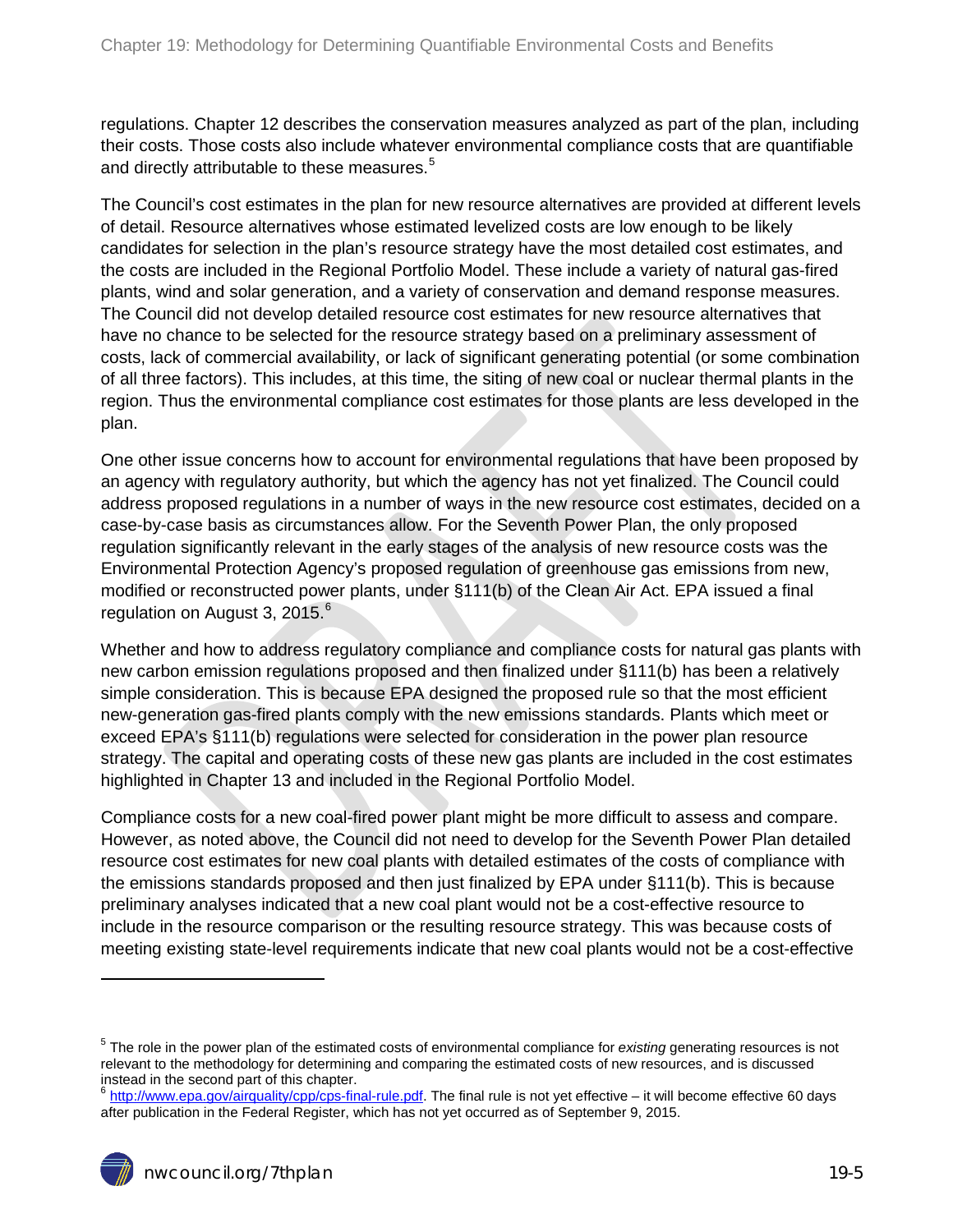resource for the region and hence not likely to be built in the region within the 20-year plan period. Instead, many of the region's existing coal plants are retiring early, due primarily to the economics of compliance with these and other regulations.

#### <span id="page-5-0"></span>Residual environmental effects after compliance with environmental regulations

Compliance with environmental regulations reduces the impact of new resources on the environment, and the financial costs of that compliance can be quantified. Environmental regulation usually controls or mitigates for a large portion but not all of the effects on the environment from a new resource. Examples are obvious: not all emissions from a fossil fuel-fired power plant are controlled by regulation; not all bird kills from wind turbine operations are prevented; not all adverse effects on fish habitat from a new hydropower resource are prevented or mitigated. The issue for the Council's methodology is whether and how to consider environmental effects not prevented or mitigated completely by environmental regulations, and in particular whether these residual effects can in some way be quantified as environmental resource costs and included in the comparison of new resource system costs.

In most cases, the relevant regulatory body has determined that further reduction in environmental effects is not necessary to protect the public interests, or that the additional costs of further reduction significantly outweighs the benefits. One approach the Council could take is to decide that these residual effects do not constitute damage or "cost" at all. It is within reason to say that the relevant government entities authorized to address these environmental effects have already determined, through the environmental regulations they have enacted, the environmental costs of these resources.

Even so, the Council has recognized in past power plan methodologies that residual environmental effects do exist and should be considered in power planning in some way, even if not through quantitative assigning of dollar costs to those effects. Moreover, the Council recognizes that this category logically includes not just residual environmental effects after regulatory compliance, but also environmental damage or social costs of environmental effects that are not yet comprehensively regulated, such as an environmental cost related to the methane emissions associated with the production and use of natural gas. Recognizing that effects exist is one thing; quantification of these effects as resource costs has been a different issue, however. The Council's past experience has been that the methods and information have not been sufficient to allow for reasonable estimates of the costs to society of environmental effects that exist after regulatory compliance.

The Council is deciding again in the Seventh Power Plan that it is not possible to develop quantitative cost estimates related to these residual effects and add them into the new resource cost estimates in any reasonable way. There are a number of reasons for this. One reason is that in most cases the existing information is simply not sufficient to identify reasonable quantitative estimates of costs for these effects, at least not without dedication of more staff and agency resources to this one task than the Council has available. Another is that while information may be sufficiently available to incorporate costs of this nature for a very few environmental effects, (such as the "social cost of carbon" estimates developed by the U.S. Interagency Working Group on Social Cost of Carbon), the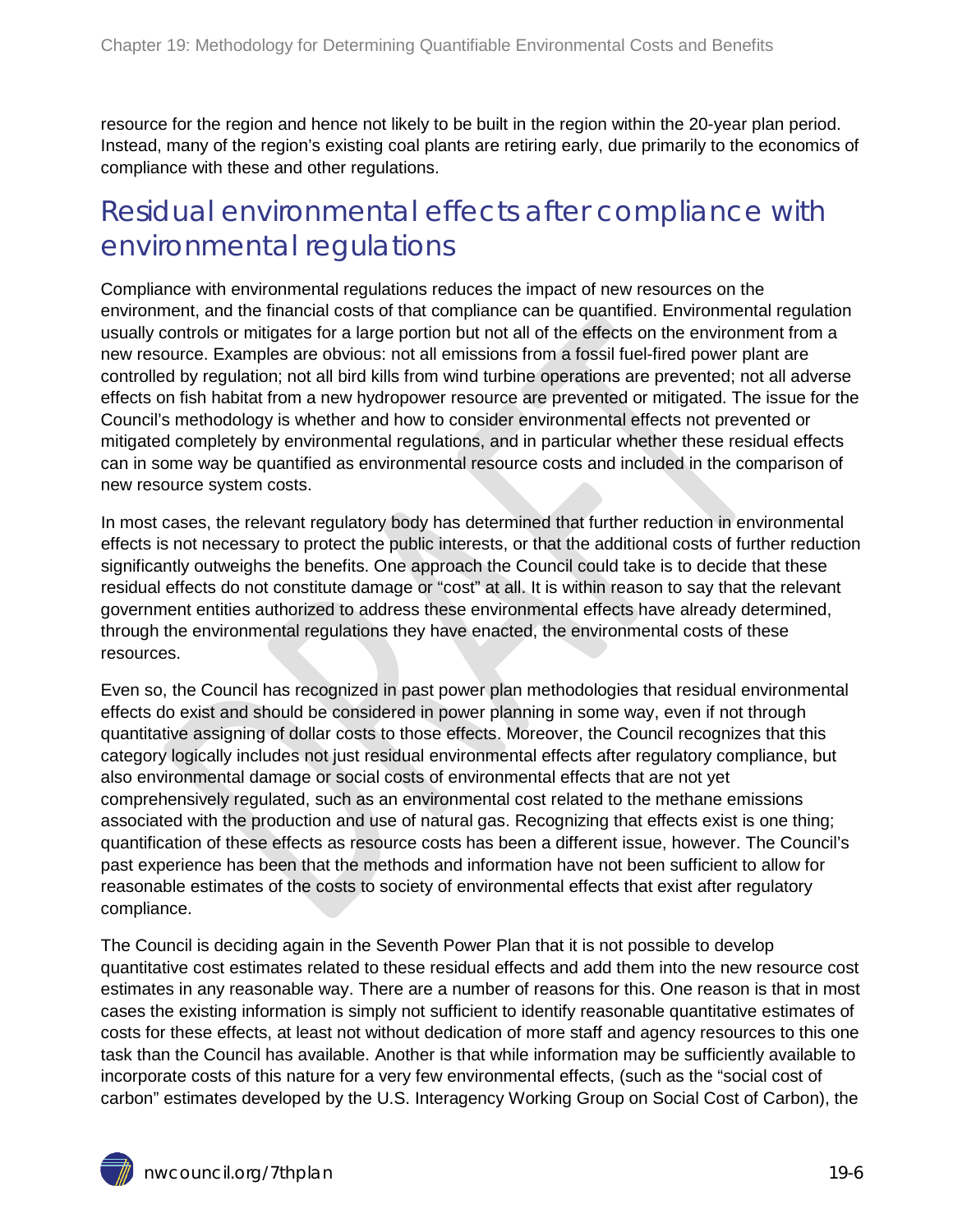lack of consistent treatment across the range of residual and unregulated effects would likely skew the new resource cost comparisons in an unreasonable way. Third, it is useful to be able to compare new resource costs at the level of the costs actually imposed on the power system itself, as the costs of adverse environmental effects have already been internalized to a great degree through regulation. Instead, the Council gives due consideration to residual and unregulated environmental effects that are hard to quantify through other means, including through scenario analysis and possibly qualitative risk adjustments or contingencies in the resource strategy.

The best example in this power plan relates to the social or damage cost of carbon emissions, the area in which arguably the best information exists about efforts to quantify social or damage costs of a resource that go beyond regulatory compliance costs. The Council is not adding an estimate of the social cost of carbon to the baseline new resource cost estimates for new gas plants. This is in part because EPA *used* the social cost of carbon estimates developed by the Interagency Working Group to develop the emission standards for new gas and coal plants under §111(b), deeming the proposed regulations as protective of society from these damage costs. Moreover, adding a "social cost of carbon" cost estimate to the costs of a gas plant, but not, for example, a cost estimate for the social costs of the adverse effects to fish and wildlife resulting from the residual effects of a new renewable resource – effects that presumably exist, but for which there is not good information for reasonable quantification – would skew the resource cost comparison. Instead, as described in Chapter 15 in particular, the Council analyzed several scenarios in which a "cost of carbon" has been added to reflect the not-yet-regulated effects and damage from carbon emissions, from both new and existing sources. The resulting resource strategies with these carbon costs are compared to each other and to scenarios that do not include such costs or reflect other forms of carbon policies and costs.

#### <span id="page-6-0"></span>Quantifiable environmental benefits

The Act calls for a methodology to be capable of determining not only the quantifiable environmental costs, but also the quantifiable "environmental benefits" of new resources. In past power plans, the concepts and existing information have not been sufficient to allow the Council to quantify in dollar terms the environmental benefits of new resources, or even to identify these benefits and beneficial effects other than in a general sense. The only example even close to this concept that has been factored into the resource cost estimates in the past involved investments in new energy-efficient clothes washers and dishwashers. These washers not only save energy but also reduce the amount of water used. As a proxy for the environmental benefit associated with less water use and thus the need for less water and wastewater treatment, the Council used the reduced water and wastewater bills paid by consumers who directly benefit as part of the resource cost estimates for the more efficient clothes washers. The reductions in the amount of water also benefit the environment, although the broader environmental benefits in this one example have not been quantified, and would be difficult or impossible to quantify reasonably.

The particular issue for the Seventh Power Plan has been whether the Council can and should factor into the costs of a new resource a quantitative estimate of the environmental benefit of being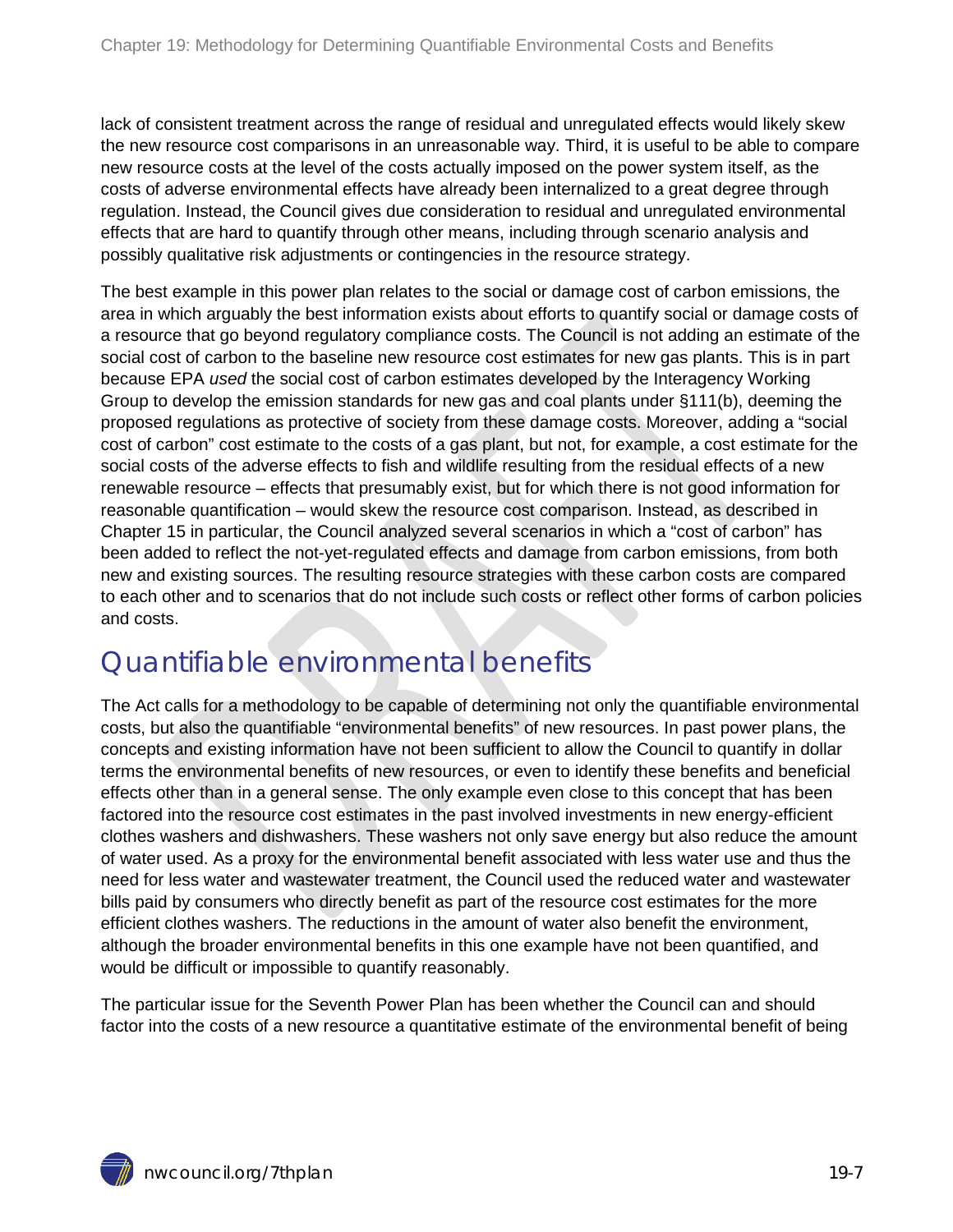able to reduce some existing activity that has an environmental cost. That is, whether and how to account for environmental benefits that occur when an existing harmful environmental activity can be reduced or eliminated by an investment in a new power system resource.<sup>[7](#page-4-1)</sup>

The example that dominated the early discussions of the Seventh Power Plan has been the fact that installing energy-efficiency measures (such as a ductless heat pump) in a home where wood is burned for heat may result in less burning of wood and thus reduced particulate air emissions. The reduction in particulate emissions benefits the environment and human health, especially in areas that are not in attainment with particulate emissions standards. The question is whether and how to account for these benefits in assessing the costs of the energy-efficiency measure itself; that is, in the estimate of what it costs to install and operate the ductless heat pump in a house that also burns wood to heat. The consumer savings in reduced wood purchases – like the water savings attributable to energy efficient washers – are a direct benefit of installing the ductless heat pump, savings that can be quantified and are included in the resource costs. The broader environmental and health benefits are a more difficult challenge, however. Clearly the Council (and the region) should consider these benefits to the environment and public health in some fashion in conservation planning and in developing new resource strategies. But the questions for the power plan methodology itself have been whether it is possible to quantify in dollars – as part of the "costs" of the ductless heat pump for comparison to other resources – the health and environmental benefits that result from burning less wood and reducing air emissions, and whether these quantified benefits could be said to be the "direct" benefits of and "directly attributable" to the new resource (e.g., the installation of the ductless heat pump), or incidental or indirect as the result of contingent behavior choices (e.g., some people might choose to burn less wood after installation; others might choose to burn as much as before so as to be warmer). All these questions make it difficult to quantify in dollars (for the new resource cost estimates) in a systematic way the broad environmental benefits that may be related to investments in certain resources.

The issues with regard to any effort to try to quantify environmental benefits are similar to those discussed above with regard to residual environmental effects and the concepts of environmental and social damage costs. Reasonable quantitative estimates in dollars for the bulk of environmental benefits of this nature do not exist. The Council does not have the resources or capability to develop them even if it were possible – the Council is a power planning entity and not a general environmental quality agency, and so is dependent on the work of others in this realm and relies on existing information. Moreover, broader environmental effects are rarely as directly attributable to the relevant resource or conservation measure as other costs or as any consumer savings that might directly accrue. To incorporate figures for a few environmental benefits of this type (even if that were possible) but not for most could lead to oddly skewed resource cost comparisons, and to a situation in which some resources are compared on the basis of costs and benefits the power system directly bears to other resources that include a value not borne by the power system. For all these reasons,

<span id="page-7-0"></span> $<sup>7</sup>$  Note that it does not make sense to include as a quantified "benefit" in the resource cost estimate of one new</sup> resource (e.g., a conservation measure) the fact that the region could avoid investments in another new resource with an environmental cost (e.g., a coal plant). As long as the environmental costs of the second new resource are properly captured in its resource cost estimates that is sufficient -- to do more would constitute double counting the same quantified effect.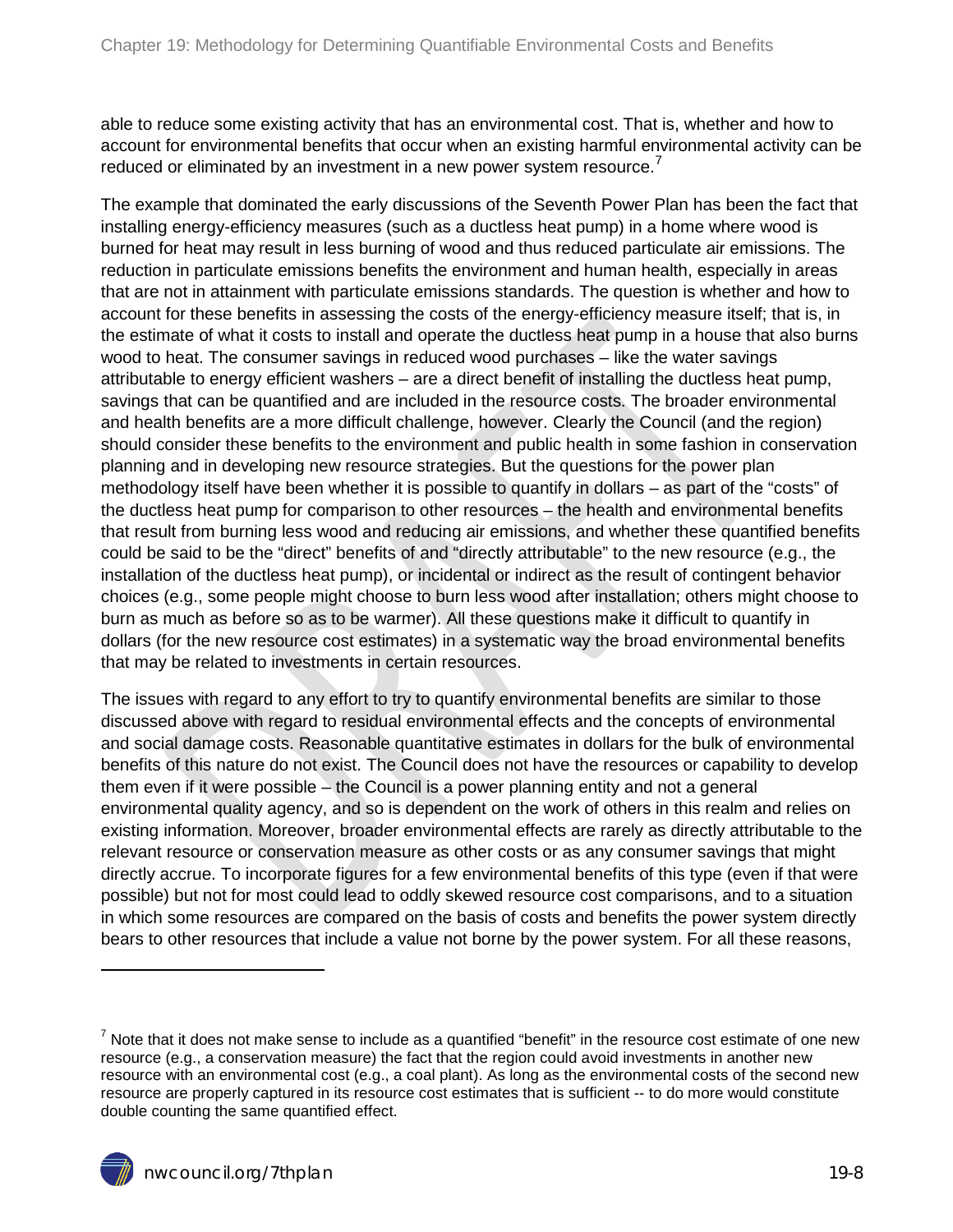the Council decided not to attempt to engage in piece-meal quantification of a few environmental benefits to add to resource costs.

The general principles described apply to the one example studied during the beginning of the planning process – the wood smoke example. For these reasons the Council concluded it was not able at this time to quantify in dollars these broader environmental benefits and add them directly into the base resource cost estimates for these conservation measures. At the same time, the Council recognizes and gives consideration to the very real environmental and human health benefits that result from these energy-efficiency investments and the resulting reduction in particulate emissions. The Council developed the conservation supply curves for the Seventh Power Plan without including an estimate of the health benefits, but is separately describing and highlighting the environmental and health benefits associated with these measures. See Chapter 12. Utilities and other entities in the region that invest in these measures may well be justified by the social benefits of reduced particulate emissions, regardless of whether the measures are costeffective as compared to other energy-efficiency measures or generating resources on the basis of the energy costs and benefits alone.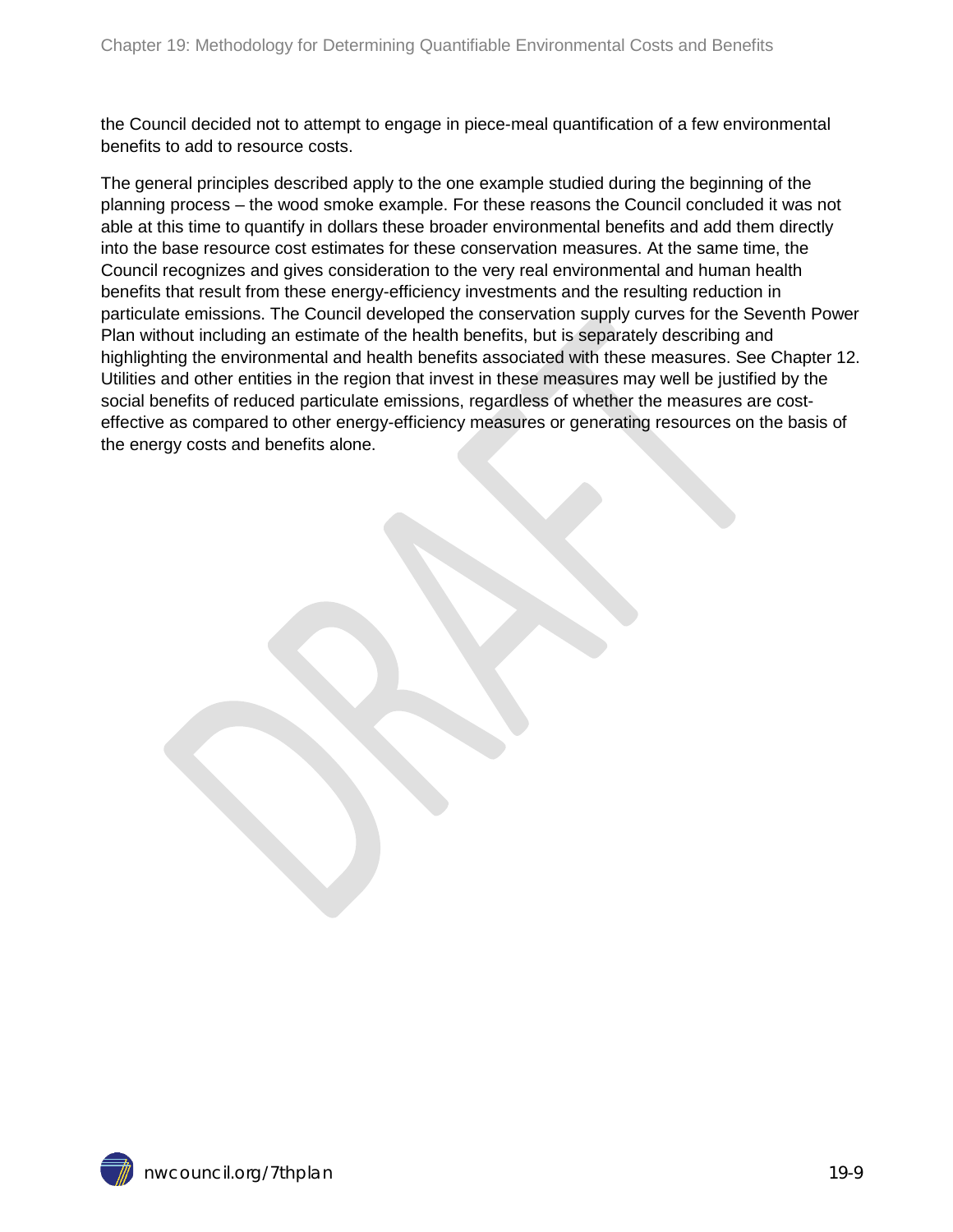### <span id="page-9-0"></span>DUE CONSIDERATION FOR ENVIRONMENTAL QUALITY; FOR PROTECTION, MITIGATION, AND ENHANCEMENT OF FISH AND WILDLIFE; AND FOR COMPATIBILITY WITH THE EXISTING REGIONAL POWER SYSTEM

Section 4(e)(2) of the Northwest Power Act sets for a list of considerations the Council has to take into account *as* the Council develops the new resource strategy for the power plan:

"The plan shall set forth a general scheme for implementing conservation measures and developing resources pursuant to section 6 of this Act to reduce or meet the Administrator's obligations with due consideration by the Council for (A) environmental quality, (B) compatibility with the existing regional power system, (C) protection, mitigation, and enhancement of fish and wildlife and related spawning grounds and habitat, including sufficient quantities and qualities of flows for successful migration, survival, and propagation of anadromous fish, and (D) other criteria which may be set<br>forth in the plan," forth in the plan."

This part of Chapter 19 illustrates how the Council gave consideration to these factors in developing the Seventh Power Plan. Note that the considerations listed in the Act are not general considerations of what is best for environmental quality in the Northwest, or what is best for fish and wildlife, or what is the best future course for the power system's existing resources. The Council is not an environmental quality agency, a fish and wildlife agency, or an owner or operator of existing plants. The considerations for the Council at this point instead are quite specific to developing the new conservation and power resource strategy to reduce or meet Bonneville's obligations: What can the Council do -- as it analyzes new resource alternatives and selects the resource strategy's mix of new conservation measures, generating resources, and demand response measures -- to assess, protect, and enhance the region's environmental quality and fish and wildlife resources? And do so with a resource strategy that is also compatible with the existing region power system and sustains its benefits.

The Council considers these factors while also complying with its other responsibilities under the Act in developing the resource strategy and the power plan. For example, other provisions of the Act and the Council's analyses might drive the Council towards including a robust set of conservation measures as part of the power plan resource strategy. But the required considerations of environmental quality and fish and wildlife and compatibility with the existing system add important weight to that strategy, too. Aggressive and ongoing implementation of energy-efficiency measures is not just a lower cost way of maintaining benefits of the regional power system. Such a strategy

<span id="page-9-1"></span><sup>&</sup>lt;sup>8</sup> The reference to "section 6" of the Act is to the section of the Northwest Power Act authorizing Bonneville to acquire new resources, and specifying the conditions, standards and procedures for doing so, including consistency with the Council's power plan.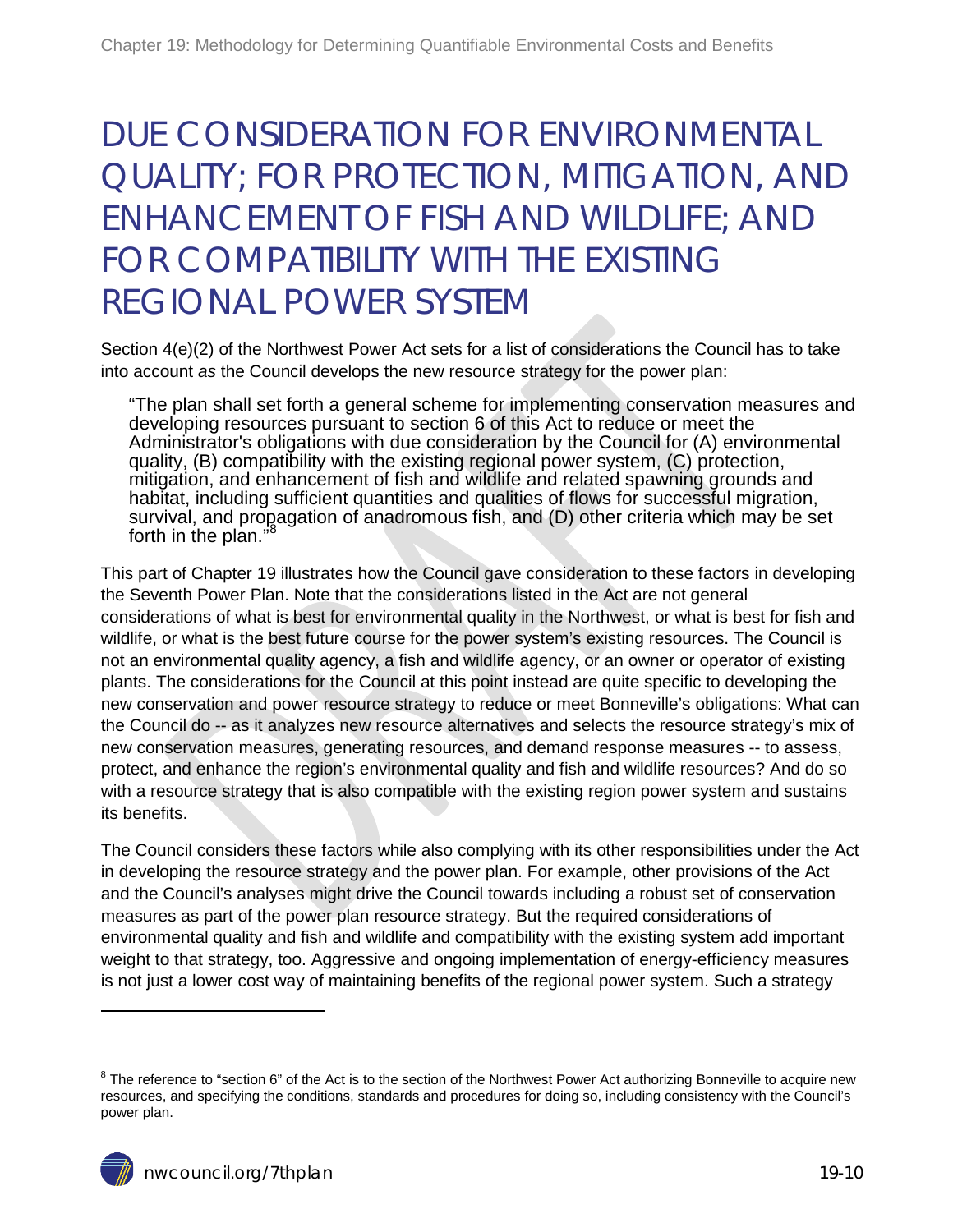also helps the region avoid or delay development of generating resources that have adverse effects on the environment and fish and wildlife, whether those effects can be quantified as resource costs or not. In this sense, the factors listed in Section 4(e)(2) for due consideration in crafting the resource strategy are not separate and distinct concepts that the Council considers in a vacuum and that lead to separate and distinct power plan elements. Instead, these are considerations integrated into every aspect of the power plan analyses and elements at every stage of the power planning process, from decisions about resource inputs and assumptions to various modeling scenarios, to the final resource strategy.

In this context, it is also clear what this provision does not mean and what these considerations are not: Developing a new resource strategy for the power plan with due consideration to protecting, mitigation, and enhancing fish and wildlife does not mean that the Council, in the power plan, is to revisit or make new decisions on flow or other measures to protect, mitigate, and enhance fish and wildlife that were the subject of the Council's decisions in its fish and wildlife program. The development of the fish and wildlife program with its measures and objectives to protect, mitigate, and enhance fish and wildlife comes from a separate process the Council is to follow, set forth in Section 4(h) of the Act. The Act requires the Council to develop the fish and wildlife program *prior* to the review of the power plan. And the procedures and standards in Section 4(h) highly circumscribe the development of the fish and wildlife program by the Council, including provisions that require the Council to base the program's measures and objectives largely on the recommendations from state and federal fish and wildlife agencies and the region's Indian tribes that begin the program amendment process. See Chapter 20. Thus subsequently crafting a new resource strategy for the power plan under Sections 4(d-g) of the Act while giving due consideration to fish and wildlife does not allow or require the Council to revisit what the measures and objectives for fish and wildlife should be.

Similarly, the "due consideration" factors in Section 4(e)(2) do not authorize or allow the Council to make decisions in the power plan to change, shut down, or remove existing power system resources. The Council does not have the authority or the direction from Congress to make decisions on existing resources. Moreover, the legal implications of the power plan for Bonneville are in guiding Bonneville's acquisitions of new resources under Section 6 of the Act. The power plan does not guide decisions Bonneville might make with regard to investments in maintenance, operation, or upgrades to existing resources. To the contrary, one of the due considerations for the Council in developing the plan's resource strategy is, as noted above, how compatible that resource scheme is with the existing regional power system.

Within that context, the following examples illustrate how the Council gave due consideration for environmental quality, fish and wildlife, and compatibility with the existing system in developing the resource strategy for the Seventh Power Plan:

**The Council analyzed and documented the effects of new and existing resources on the environment and fish and wildlife**. The generating resource chapters (Chapters 9 and 13, together with Appendix I) provide significant detail on what is known about the effects of both new and existing generating resources and the region's associated transmission system on the environment and fish and wildlife. These chapters (and Chapter 20) also describe the environment regulations and protection and mitigation efforts already in place to address these effects; the particular current environmental concerns and conflicts specific to the regional power system; and proposed and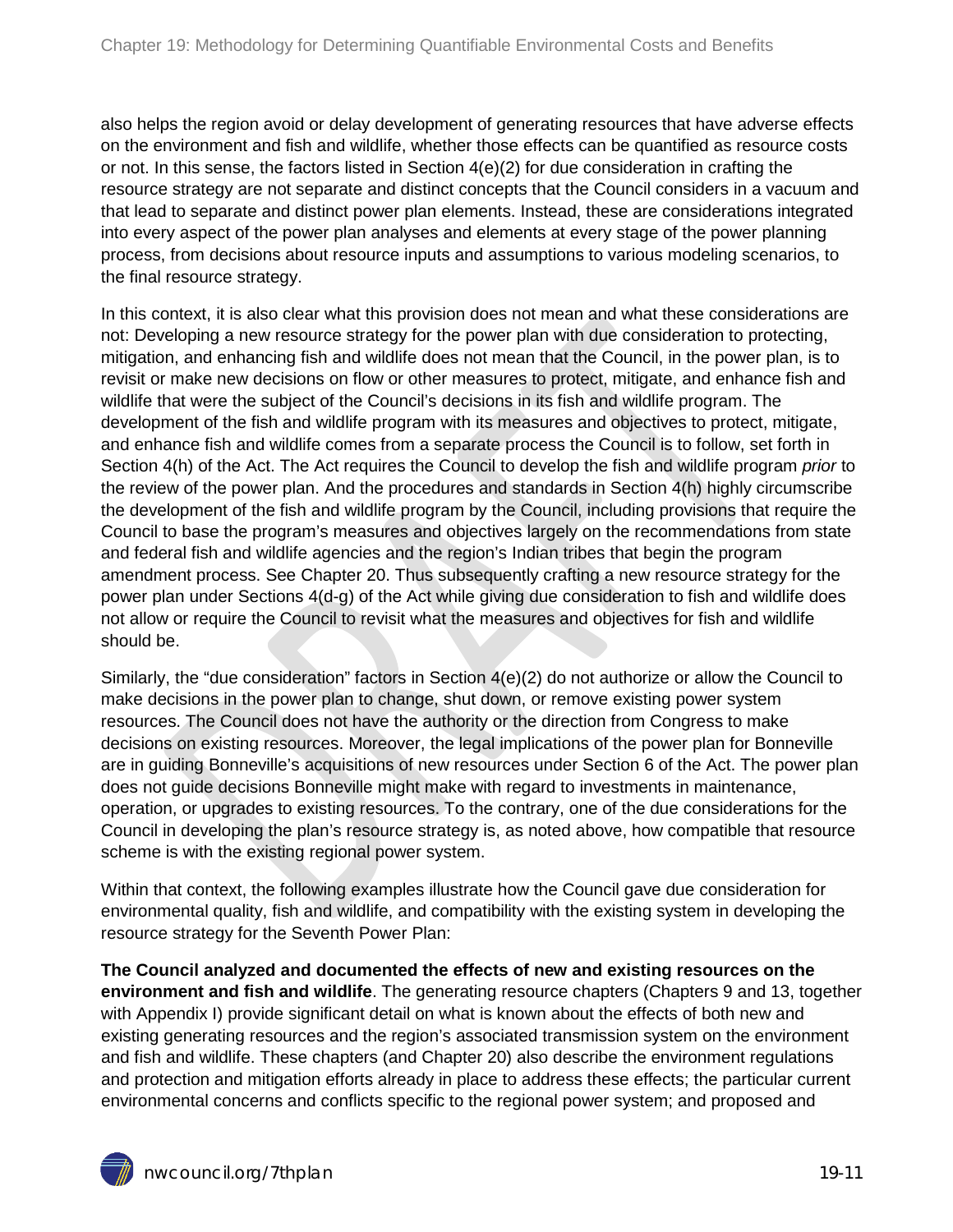prospective regulations and policies being advanced by some to address these concerns. The estimated costs of compliance with environmental regulations have been included in the new resource costs, as described in the first part of this chapter. But the Council's analysis and considerations of power resource effects on environmental quality have gone well beyond what can be quantified in resource costs, and the Council duly weighed these considerations as it developed the resource strategy for the plan.

**The Council developed estimates of the costs that existing system resources must bear to comply with environmental regulations, including significant new regulations that have been adopted since the last power plan.** The Council went beyond just describing the effects of existing system resources on environmental quality and fish and wildlife and developed estimates of costs that existing system resources must bear to comply with environmental regulations, including significant new regulations that have come into effect since the last power plan. Many, but not all, of these new regulations affect coal-fired power plants, as described in Chapter 9 and Appendix I. The main reason the Council did so is based on the fact that whether existing plants are used (or dispatched) at any particular time and to what extent depends to a significant extent on their operating costs, as compared to operating costs that other plants bear and costs of buying power on the market. For the Council to be able to estimate what the region might expect in the future as output from the existing system resources, the Council needs to estimate these future operating costs, including estimates of the future operation and maintenance costs of compliance with environmental regulations. Including these costs in the analyses helps the Council understand under what conditions, to what extent, at what costs, and with what effects will the existing plants run. Understanding how much energy and capacity the existing system might produce and at what costs is important to know in order to assess the effects and costs of new resources that might be used to meet or reduce load not met by the output of the existing system and that may have less adverse environmental effects at the same time.

The owners and operators of existing plants may also incur future capital investments or may have to make significant structural and operational changes in order to comply with new environmental regulations. The Council developed estimates for these capital investments and effects as well. Assuming that plant owners make the capital investments necessary for compliance, then only ongoing operating costs and not capital investments affect in any substantial way whether plants dispatch and produce power at any particular time. For that reason these capital costs have not been entered into the regional portfolio model as relevant to whether the model (or the region) will operate these plants to produce power through the planning study. Even so, the owners of these plants will have to decide in the future if these capital investments for environmental compliance are worth making, or whether to cease or reduce or significantly alter operations and avoid these needed investments. Those business decisions are not for the Council, and so the Council assumes in the baseline analysis that the plants will continue to run and that the necessary capital investments will be made to comply with all new environmental regulations, unless the owners or regulators of the plants have scheduled their shutdown (as with the Boardman, Centralia, and North Valmy coal plants) or conversion to a fuel other than coal. The estimates of future capital costs for environmental compliance are then also part of total projected system costs, except in modeling scenarios in which plants have been removed from the system in order to analyze the effects on the new resource strategy and its costs (see Chapters 9 and 15 and below).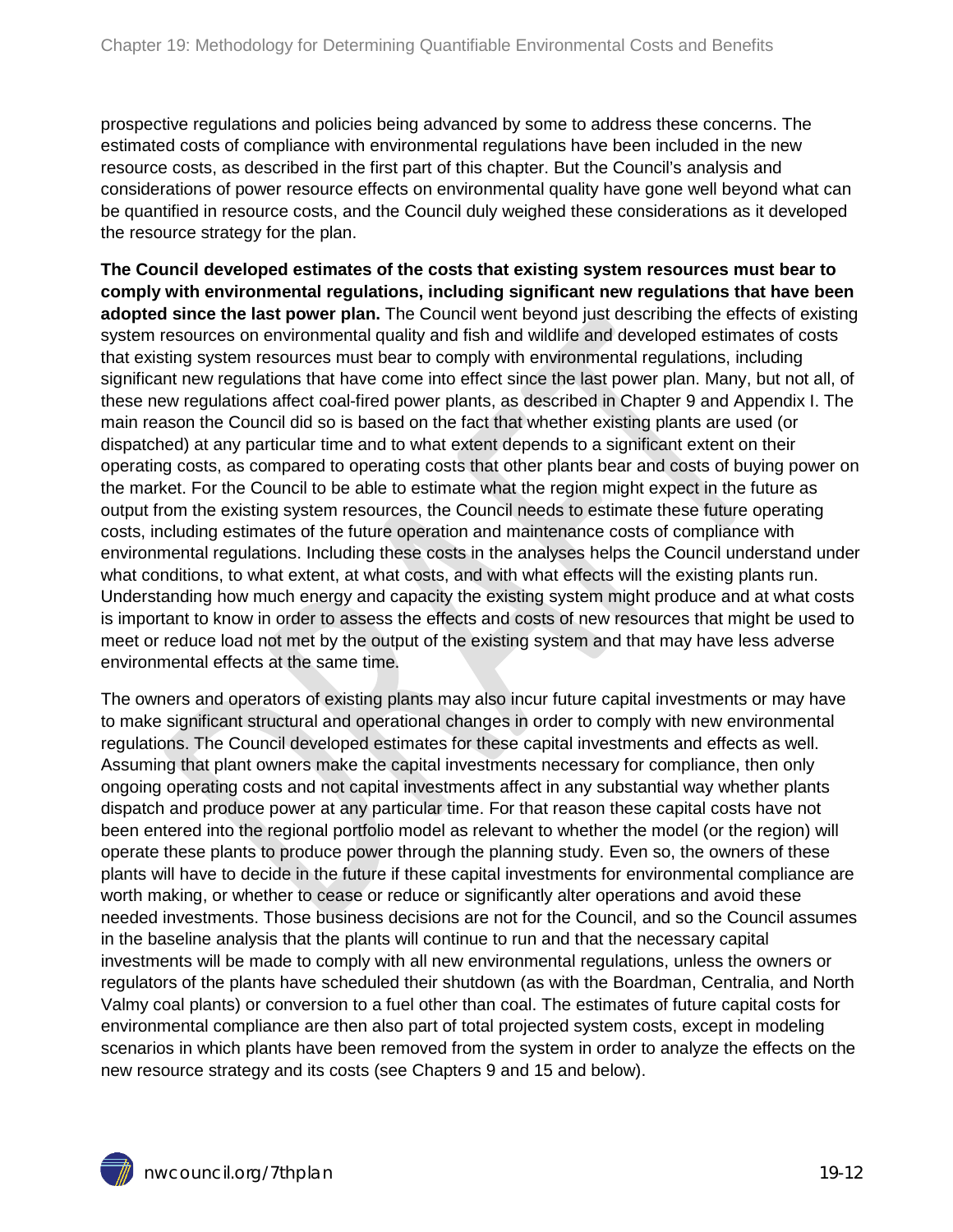**The Council considered the impacts of greenhouse gas emissions and climate change with regard to the existing power system in particular, as part of evaluating and developing resource strategies for the next 20 years that may reduce carbon emissions and help the system adapt to climate change.** The environmental quality topics of primary interest in the Seventh Power Plan, as it was in the Sixth, have been carbon emissions from the power system and climate change. The description in the first part of this chapter of the methodology for quantifying environmental costs discussed this issue with regard to *new* resources. But most of the attention in the power plan process has been focused on the system's *existing* resources, especially the region's existing coal plants. Greenhouse gas emissions from the existing system and various policies in place or proposed to deal with them are described in Chapter 9 and Appendix I. Chapter 15 describes a set of scenarios that the Council ran to assess the implications for the power system of various ways to address and reduce greenhouse gas emissions from the existing system, including analyzing the effects of a range of carbon costs as a risk factor; adding in just one set cost for carbon emissions, based on the social cost of carbon work done by the federal Interagency Work Group; and reducing the emissions by reducing the output from the region's coal plants. The Council also assessed those and other scenarios for their effects on the ability of the region as a whole (not as individual states) to comply with the emissions standards for existing plants proposed and recently finalized by EPA under §111(d) of the Clean Air Act.<sup>[9](#page-9-1)</sup> These scenarios analyses are intended to inform the region about the nature and costs of resource strategies that can reduce carbon emissions

The Council is also assessing the effects of climate change itself on system resources and resource needs. This includes assessing the effects of a rise in winter and summer temperatures and thus changes in temperature-dependent loads, as well as changes in the output of the hydro system resulting from possible changes in runoff patterns and flows. *See* Appendix M in particular for details. The Council considered modeling in the Regional Portfolio Model scenarios based on these effects. Preliminary modeling indicated that the possible changes in load shape (i.e., lower winter loads and higher summer loads) are limited in the near-term, and thus would not alter resource decisions required within the period covered by the action plan. Long-term impacts are subject to too wide a range of uncertainty to make the modeling useful at this time. The Council concluded that it would be best to delay these scenarios until after the release of an updated set of forecasts for climate-impacted stream flows based on the IPPC-5 climate change analysis. The Council did use its GENESYS model to estimate hydrosystem resource impacts based on the state of the data to date, as described in Appendix M.

**The Council analyzed the effects on the system and on the new resource strategy of removing or reducing the output of existing resources, in response to regional interest.** There are interest groups and individuals interested in seeing certain existing system resources shut down or removed for environmental and cost reasons, including the coal plants, the nuclear Columbia Generating Station, or the lower Snake River dams. They have not asked the Council to include the

<span id="page-12-0"></span><sup>&</sup>lt;sup>9</sup> EPA issued a final rule under Section 111(d) on August 3, 2015. [http://www2.epa.gov/sites/production/files/2015-](http://www2.epa.gov/sites/production/files/2015-08/documents/cpp-final-rule.pdf) [08/documents/cpp-final-rule.pdf.](http://www2.epa.gov/sites/production/files/2015-08/documents/cpp-final-rule.pdf) The new rule governing carbon emissions from existing power plants is not yet effective – it will become effective 60 days after publication in the Federal Register, which has not yet occurred as of September 9, 2015.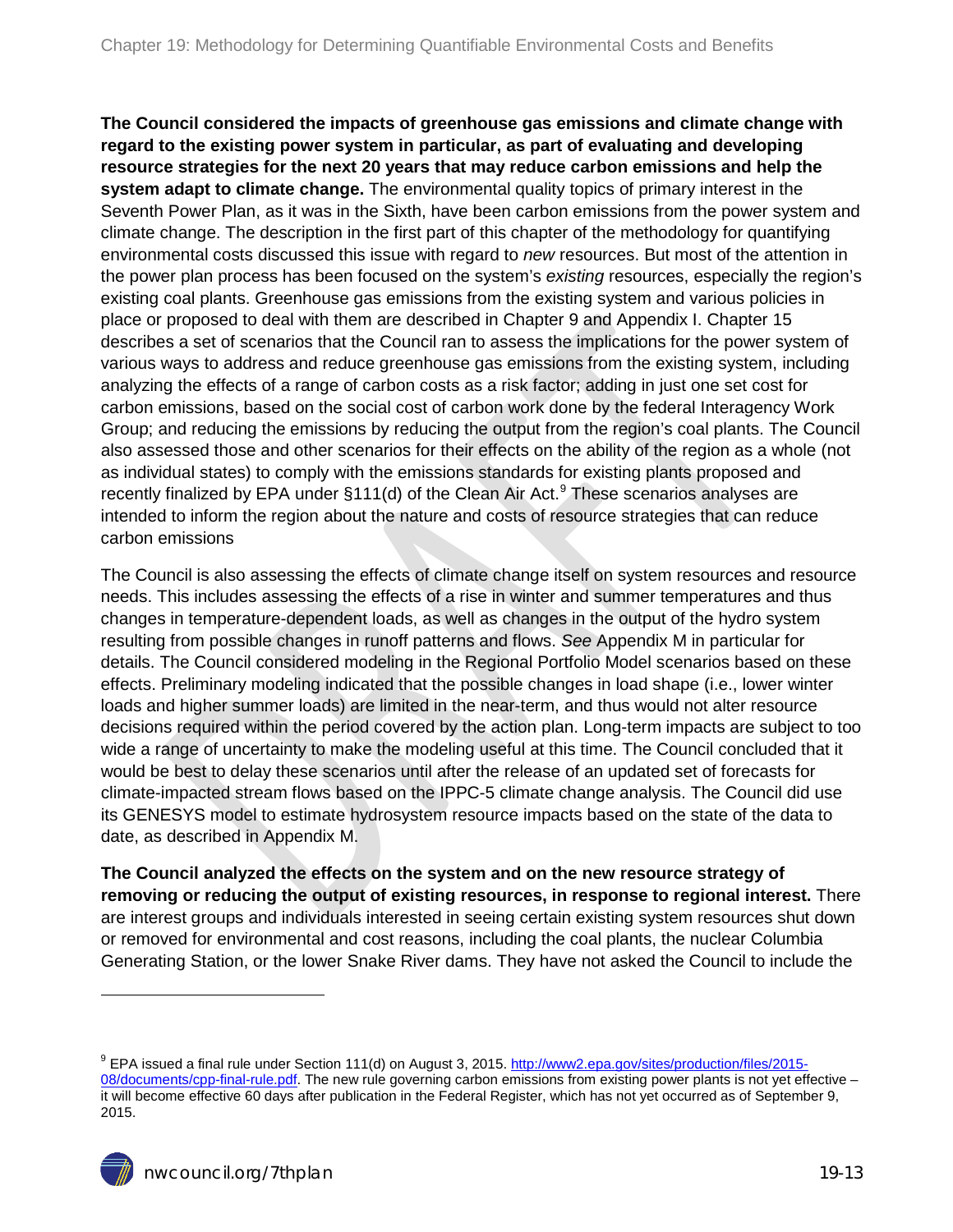removal of these existing plants in the Seventh Power Plan resource strategy, as all know that is not the Council's power plan task under the Northwest Power Act. They have been interested instead in whether and how the Council might analyze the economic viability and environmental effects of these existing plants, and in understanding how the plan's new resource strategy might react to regulatory and economic developments affecting the output of the existing system. Thus in the power plan the Council is not analyzing, deciding, or recommending whether the existing plants remain viable or should close or change operations. But to the extent the Council has information indicating that existing plants may or will shut down, reduce output, or change operations in the future, for whatever reason, the Council has included those considerations in developing a new resource strategy, so that the region is able to maintain an adequate, economical, and reliable power supply. Moreover, as it has done in the past, the Council is again analyzing scenarios that inform the public of the system implications *if* resources were to be removed or their operations altered. The focus of the analysis is on assessing what new resources would fill in the gaps in a least-cost manner, estimating the total costs, and considering the comparative economic and environmental implications. *See* Chapter 15 for the analysis of these scenarios. Scenarios analyzed for this plan include a scenario removing coal-fired carbon emissions from the system, and two scenarios reflecting a planned and unplanned shut down of a major generating resource of 1,000 megawatts. This is roughly comparable to the size of either the Columbia Generating Station or the lower Snake River dams, although neither resource is specifically modeled for shutdown.

**The Council considered non-quantifiable environmental benefits and residual environmental effects in analyzing resources and developing the new resource strategy.** As discussed in the first part of this chapter, there are, in concept, environmental effects from the use of various resources that are as yet unregulated or that are residual after regulations. There are also benefits to the broader environment that result from implementation of new resources that allow for a reduction in an existing activity that causes environmental damage. The Council could not and did not quantify in dollars the environmental damage or benefits of this nature. The Council does, however, give them consideration in developing the resource strategy. In many ways, it is an additional consideration for aggressive implementation of energy efficiency and demand response measures. One issue raised in the power plan discussions has been the potential opportunity the region has to reduce carbon emissions from existing sources by implementing new non-carbon emitting resources and conservation measures. The Council has addressed this opportunity largely through the scenario analyses described above. Methane emissions associated with natural gas production has been another area of consideration, discussed in Chapters 9 and 13 and Appendix I.

**In the power plan and its resource strategy the Council continues to endorse and implement "Protected Areas" throughout the Pacific Northwest, areas that the Council recommends be off limits to new hydroelectric development to protect fish and wildlife.** Beginning in 1988, the Council adopted what are called the "protected areas" as an element of the Council's fish and wildlife program and power plans. In these provisions, the Council calls on the Federal Energy Regulatory Commission (FERC) not to license a new hydroelectric project in river reaches with valuable fish or wildlife resources that the Council identified and mapped in a "protected areas" database by the Council. The protected areas provisions also call on Bonneville not to provide transmission support if such a project were to receive a license. To date, FERC has not licensed a new hydroelectric project in a protected area identified by the Council.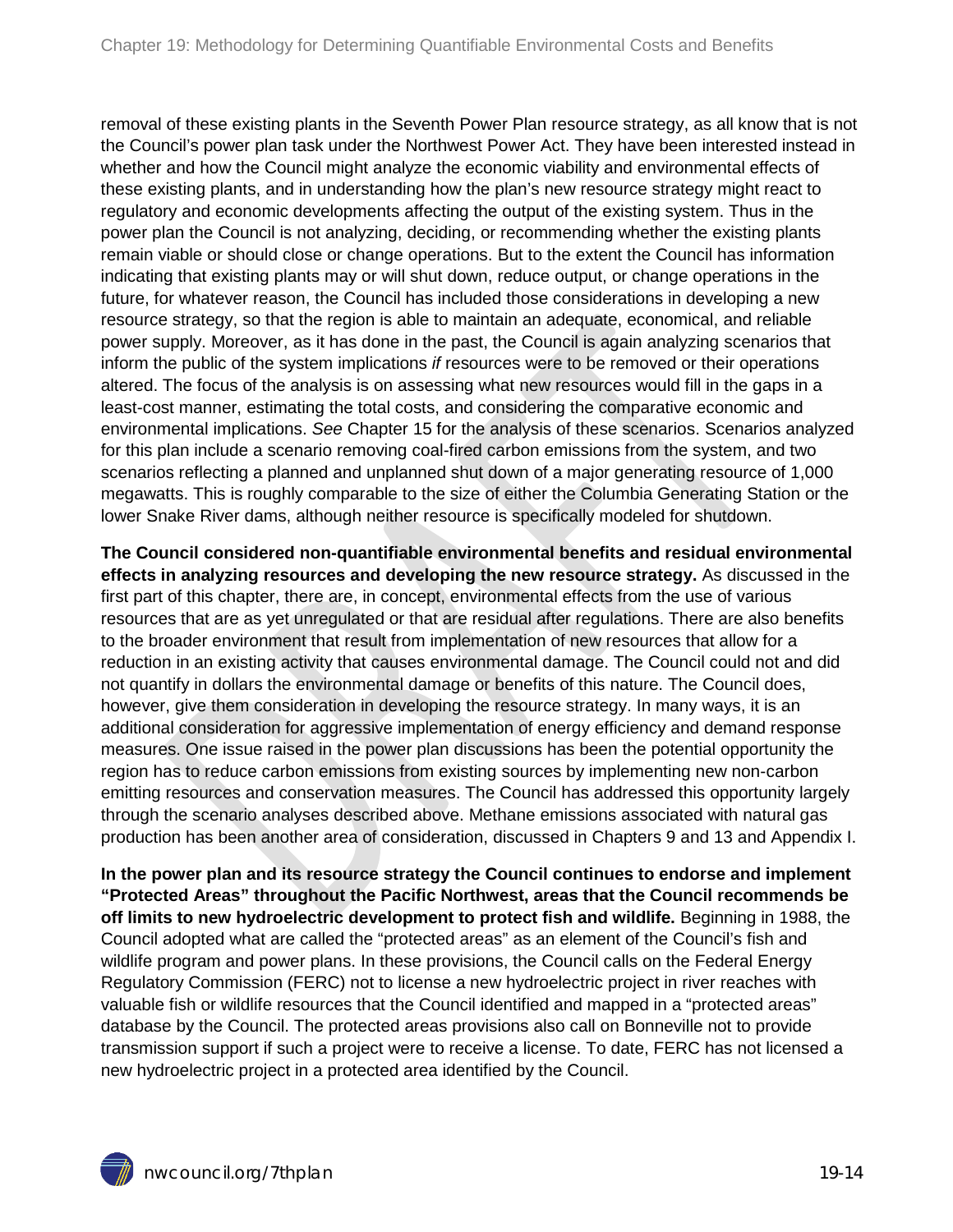In the power plan context, protected areas represent a judgment by the Council that due to potential effects on habitat, flows, and passage, the adverse effects on and environmental costs to important fish and wildlife resources are too great to justify including new hydroelectric projects in these areas except under certain limited conditions.<sup>[10](#page-12-0)</sup> This is particularly important because the existing power system is already bearing substantial costs to protect and mitigate for its impacts on fish and wildlife resources. The power plan context is also important in that the protected areas designations extend throughout the entire Northwest (essentially the same as the Bonneville service territory), not just within the Columbia River Basin, representing a part of the resource strategy for the region's power system as well as comprehensive plan for the region's waterways and new hydroelectric development. As the Council evaluates the potential and cost-effectiveness for new hydroelectric development in each power plan, it includes the effects of protected areas in limiting the extent of that potential. The Council also gives due consideration to fish and wildlife and the quality of their environment by including a set of development conditions to protect fish and wildlife as new hydroelectric projects are licensed and developed in areas outside of the protected areas designated by the Council.

**The Council analyzed and developed a resource strategy that assures that Bonneville and the regional power system may reliably deliver the flows and other passage measures and implement other measures beneficial to fish in the Council's fish and wildlife program or otherwise required in some way.** As described above, due consideration for fish and wildlife in developing the new resource strategy involves (1) assessing the effects of new resources on fish and wildlife and estimating the costs of compliance with regulations intended to address those effects, as part of the total resource costs for new resources, and (2) limiting the potential of new hydroelectric resource development itself to protect fish and wildlife. This has also meant, as noted above, that when there is an interest expressed by regional participants as to what would be the power system implications of a decision to shut down or remove an existing resource that affects fish and wildlife, the Council has been willing to provide that analysis in the power plan, even as the decision or even the question of whether to remove an existing resource is not for the Council in crafting a new resource strategy aimed at resource acquisitions by Bonneville and others.

Just as important as these, however, and at the core of how the power plan relates to protecting fish and wildlife, is the work the Council does to develop the lowest-cost new resource strategy that helps ensure Bonneville is able to implement the flow and other measures in the fish and wildlife program (and elsewhere) and yet assure for the region an adequate, efficient, economical, and reliable power supply. This is primarily described in Chapter 20, and in the assessment of the output of the hydroelectric system in Chapter 9. The plan's resource strategy has to make sure that Bonneville and the regional power system have adequate and reliable resources so as to be able to deliver reliably the flows and other measures called for in the fish and wildlife program (and elsewhere, such as in the court-ordered spill requirements of past years) to protect fish and wildlife.

<span id="page-14-0"></span> $10$  The protected areas provisions allow the Council to make an exception if a proposed hydropower project will provide "exceptional survival benefits" to fish and wildlife resources as determined by the relevant fish and wildlife agencies and tribes.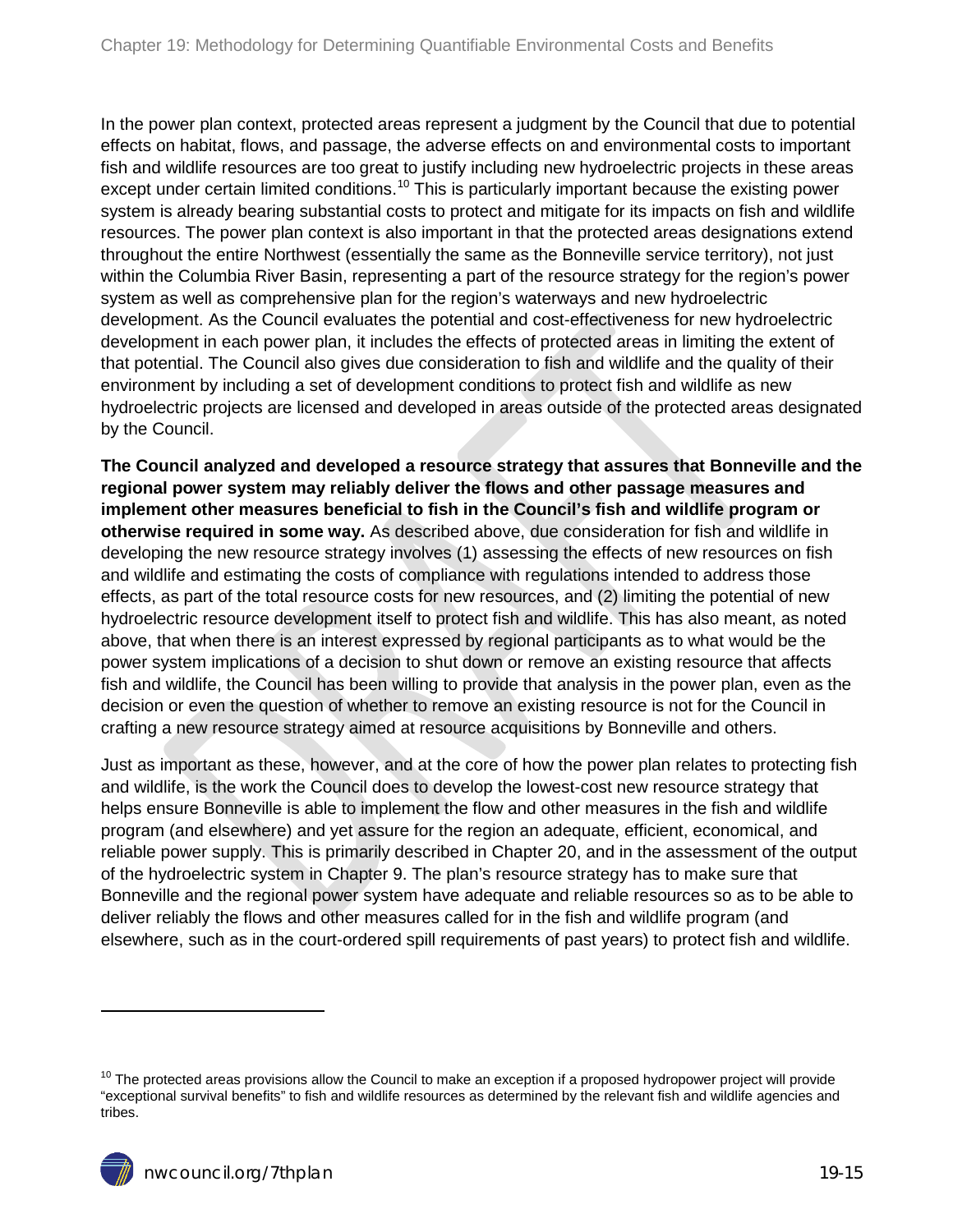In addition, the Council has been willing in the past, if regional participants are interested, in assessing the power system implications (and the resulting effects on the new resource strategy) of one or more scenarios that include system operations for fish and wildlife different or greater than those currently in the fish and wildlife program. This is comparable to the Council analyzing the power system implications of decisions to shut down or remove an existing resource (as described above), even as the decision the Council makes in the power plan's resource strategy does not relate to or affect decisions about the existing resource – or, in this case, have any relation to changing system flows for fish and wildlife. The Council's engagement with the region in the development of scenarios for analysis in the Seventh Power Plan did not identify any scenarios of this type.

**The Council identified and considered the effects of renewable resource development, especially cumulative impacts, and associated transmission development on the environment and fish and wildlife.** The generating resource Chapters 9 and 13 and Appendix I describe the effects on the environment and fish and wildlife from renewable resources, including new wind towers and solar energy installations. This includes describing the environmental and land use regulations that address those effects, and the costs of compliance as part of new resource costs.

Some participants sought additional considerations. In the 2013-14 process to amend its fish and wildlife program, the Council received recommendations and comments from a number of state fish and wildlife agencies and tribes concerned about the adverse effects on fish and wildlife from the construction and operation of renewable generating plants and accompanying transmission. They recommended that the Council address these effects in its program and power plan, including:

"The NPCC should develop programs and processes to evaluate the impacts on fish and wildlife resources of all new energy sources (past, proposed, and potential) and associated transmission infrastructure. The NPCC should support a region‐wide assessment of suitability for siting terrestrial and aquatic energy projects, prioritize possible sites, and examine potential site-specific and system-wide impacts to fish and wildlife. The outputs from this analysis should include a map of priority power generation development sites and power generation exclusion zones or protected areas, as was done for hydropower. The NPCC, as part of the program, should provide an explicit evaluation of transmission system expansion and its potential to impact fish and wildlife as part of development scenarios and assessments and assess, analyze, and identify appropriate mitigation measures."

For reasons explained in the 2014 Fish and Wildlife Program itself, the program was not an appropriate venue to consider and address the effects on the environment and on fish and wildlife associated with the region's boom in renewable resource development.<sup>[11](#page-14-0)</sup> These effects are within the considerations required of the Council in the power plan, however, as described above. The issue is whether there is more that the Council can do in the power plan to assess and address

<sup>11</sup> For further explanation, *see* "(21) Renewable energy development and the effects on wildlife and fish," at pp. 329-30 of Appendix S to the 2014 Fish and Wildlife Program. [http://www.nwcouncil.org/fw/program/2014-12/program/.](http://www.nwcouncil.org/fw/program/2014-12/program/) See also the discussion of transmission effects on wildlife on p. 283 of the same document.